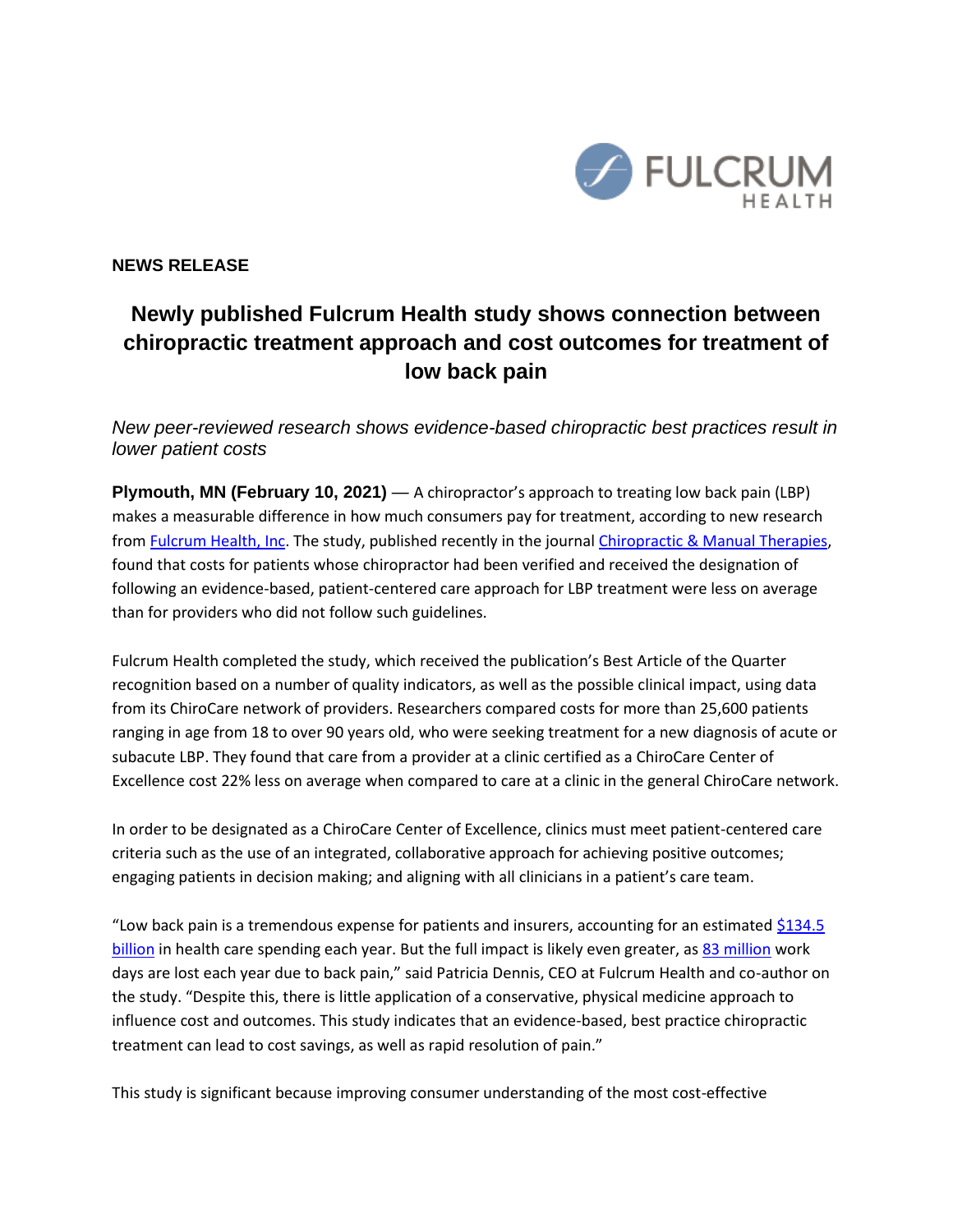chiropractic approaches for treating LBP may have an impact on overall spending to treat the condition. In general, patients who seek chiropractic care first rather than conventional medical care for LBP have [lower costs.](https://www.jmptonline.org/article/S0161-4754(16)00007-5/fulltext) This implies that broader implementation of evidence-based, patient-centered care approaches like those followed by ChiroCare Centers of Excellence may allow chiropractors to effectively care for a patient's condition and appropriately triage them to the proper care when necessary.

For more information about Fulcrum Health visit [fulcrumhealthinc.org.](https://www.fulcrumhealthinc.org/) For more on ChiroCare Centers of Excellence, visit [chirocare.com.](https://www.chirocare.com/chiropractic-practice-management/spine-centers-excellence-new-approach-treating-low-back-pain/)

###

## **About Fulcrum Health**

Fulcrum Health, Inc. is a nonprofit, NCQA accredited, physical medicine benefit management organization delivering quality care through its credentialed chiropractic providers for over 35 years. Its product offerings include chiropractic, acupuncture, massage therapy, and pain management services. Serving 2.1 million members in the Midwest, Fulcrum continues to offer innovative and inspiring ways to leverage physical medicine that help lower health care costs, achieve better outcomes, and increase patient satisfaction. Fulcrum Health is a multiple year recipient of the Press Ganey Guardian of Excellence Award for outstanding performance in patient satisfaction. For more information, visi[t fulcrumhealthinc.org.](https://www.fulcrumhealthinc.org/) Follow us on [LinkedIn](https://www.linkedin.com/company/fulcrum-health-inc./) and [Facebook.](https://www.facebook.com/ChiroCare-367233294120/)

**Media contact:** Barbara Tabor, APR / (651) 230-9192 / barbara@taborpr.com